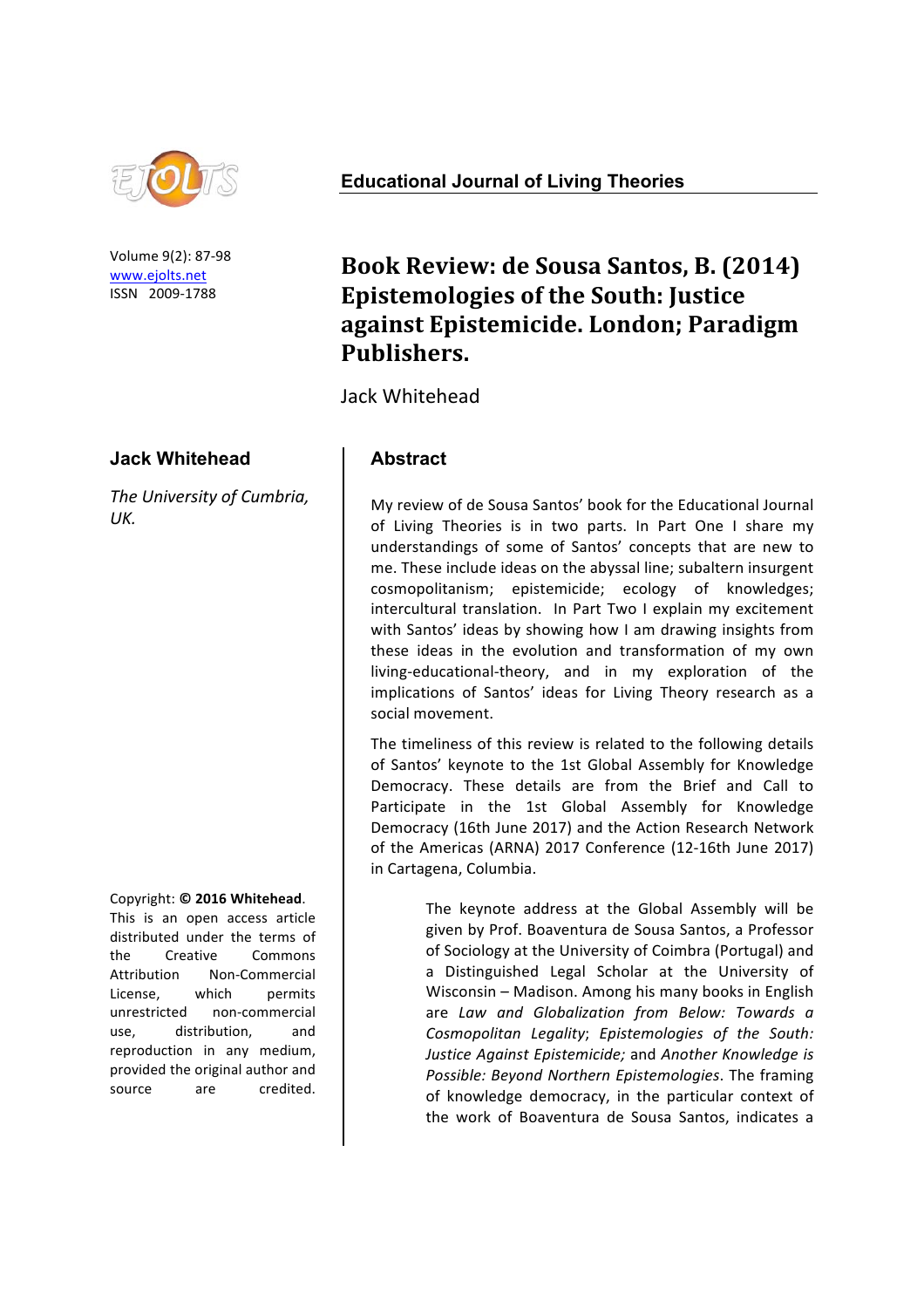commitment to deeply heterogeneous and emancipatory approaches to knowledge. The idea for an epistemology of the global south guides an understanding of a broader project of transformation, the empowerment of diverse knowledge communities and knowledge systems critical to the long-term sustainment of people and the planet, which sits in the context of the (current) hegemony of West / neo- liberalist knowledge systems. "Cognitive justice," another term used by Santos, indicates the project of making subaltern knowledges visible and legitimate in this neo-liberal context. (See http://www.actionresearch.net/writings/brief.pdf)

# **Part one of the review: de Sousa Santos' ideas**

### **i) Abyssal line**

Santos begins by identifying what he sees as the most fundamental problem of the first decades of the twenty-first century. This is the failure to acknowledge the permanence of what he calls an abyssal line. This is a line dividing metropolitan (p. 70) from colonial societies decades after the end of historical colonialism. He believes that the abyssal line divides social reality so that whatever lies on the other side of the line remains invisible or irrelevant. He says that all the generalizations of the Western social sciences, are flawed to the extent that they take into account only the social reality of metropolitan societies, that is, the social reality on this side of the line. The European universalism so celebrated by the Frankfurt School is based on this truncated view that leaves out the social reality of the other side of the line, which in the 1920s happened to cover the majority of the world's population. Santos says that the most important problem created by the abyssal line is the collapse of social emancipation into social regulation on this side (the metropolitan) of the line.

In Santos' view our fundamental problem is how to reinvent emancipation in the face of regulation in such a way that a degenerative conflation of emancipation into regulation is avoided. He says that we are facing a modern problem that cannot be solved in modern terms. His states that science, including the social sciences, are part of the project of Western modernity. Santos believes that the sciences are much more part of the problem than part of the solution. He says that at the most, they may help us to elucidate and bring analytical precision to the different dimensions of our problem.

Santos advocates a paradigmatic transition that includes new relationships between epistemology and politics and between epistemology and subjectivity (pp. 70-72). Santos says that what we most urgently need is a new capacity for wonder and indignation that is 'capable of grounding a new, nonconformist, destabilizing, and indeed rebellious theory and practice.' (p. 88)

For Santos the recognition of the persistence of abyssal thinking is the condition to start thinking and acting beyond it. He distinguishes derivative from nonderivative thinking. He says that without the recognition of abyssal thinking, critical thinking will remain a derivative thinking that will go on reproducing the abyssal lines, no matter how antiabyssal it proclaims itself.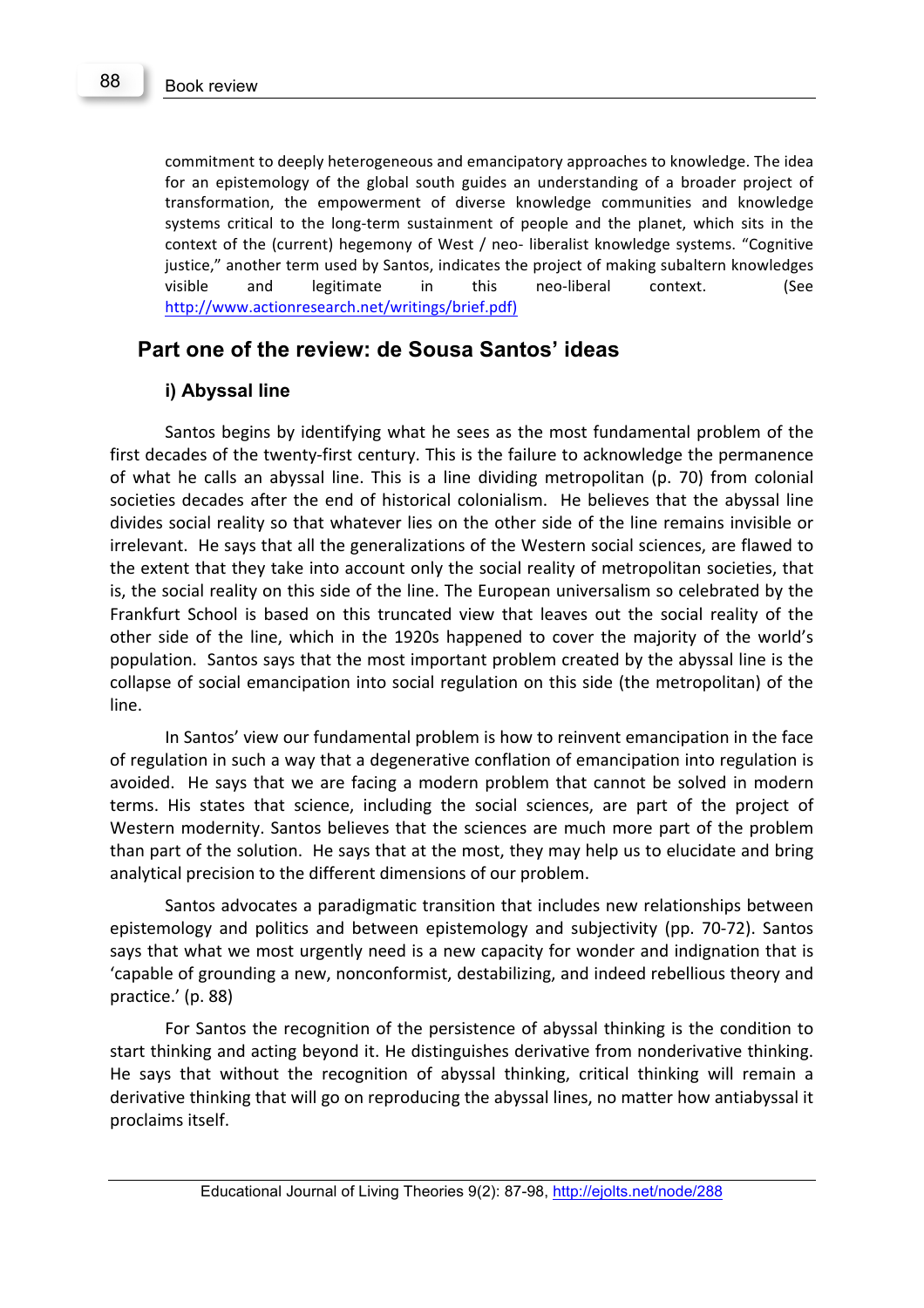For Santos postabyssal thinking, is a nonderivative thinking. This involves a radical break with modern Western ways of thinking and acting. In Part Two I distinguish Living Theory research as such a nonderiviative thinking. This means to think from the perspective of the other side of the line that has been the realm of the unthinkable in Western modernity. Santos believes that:

... the rise of the appropriation/violence ordering inside the regulation/emancipation ordering can only be tackled if we situate our epistemological perspective on the social experience of the other side of the line, that is, the nonimperial global South, conceived of as a metaphor for the systemic and unjust human suffering caused by global capitalism and colonialism. (p.134)

He summarizes postabyssal thinking as:

...learning from the South through an epistemology of the South. On its basis it is possible to struggle for a subaltern insurgent cosmopolitanism based on a subaltern cosmopolitan reason. (ibid)

### **ii) A subaltern insurgent cosmopolitanism**

Santos uses the term cosmopolitanism to describe the global resistance against abyssal thinking. He recognises that this may seem inadequate in the face of its modernist or Western ascendancy. Santos' phrase, 'subaltern, insurgent cosmopolitanism,' refers to:

... the aspiration of oppressed groups to organize their resistance and consolidate political coalitions on the same scale as the one used by the oppressors to victimize them, that is, the global scale. (p.135)

Santos distinguishes his idea of 'Insurgent cosmopolitanism' from Marx's meaning of the universality of those who, under capitalism, have nothing to lose but their chains  $-$  the working class. Santos explains his distinction in terms of an addition to the working class described by Marx and says that the oppressed classes in the world today cannot be encompassed by the "class-which-has-only-its-chains-to-lose" category. Santos' addition to this idea in his meaning of 'Insurgent cosmopolitanism':

... includes vast populations in the world that are not even sufficiently useful or skilled enough to "have chains," that is, to be directly exploited by capital. It aims at uniting social groups on both a class and a nonclass basis, the victims of exploitation as well as the victims of social exclusion, of sexual, ethnic, racist, and religious discrimination. For this reason, insurgent cosmopolitanism does not imply uniformity, a general theory of social emancipation and the collapse of differences, autonomies, and local identities. Giving equal weight to the principles of equality and the recognition of difference, insurgent cosmopolitanism is no more than a global emergence resulting from the fusion of local, progressive struggles with the aim of maximizing their emancipatory potential in loco (however defined) through translocal/local linkages. (ibid)

Santos names insurgent cosmopolitanism as a form of counterhegemonic globalization. He has this to say about hegemonic globalizations: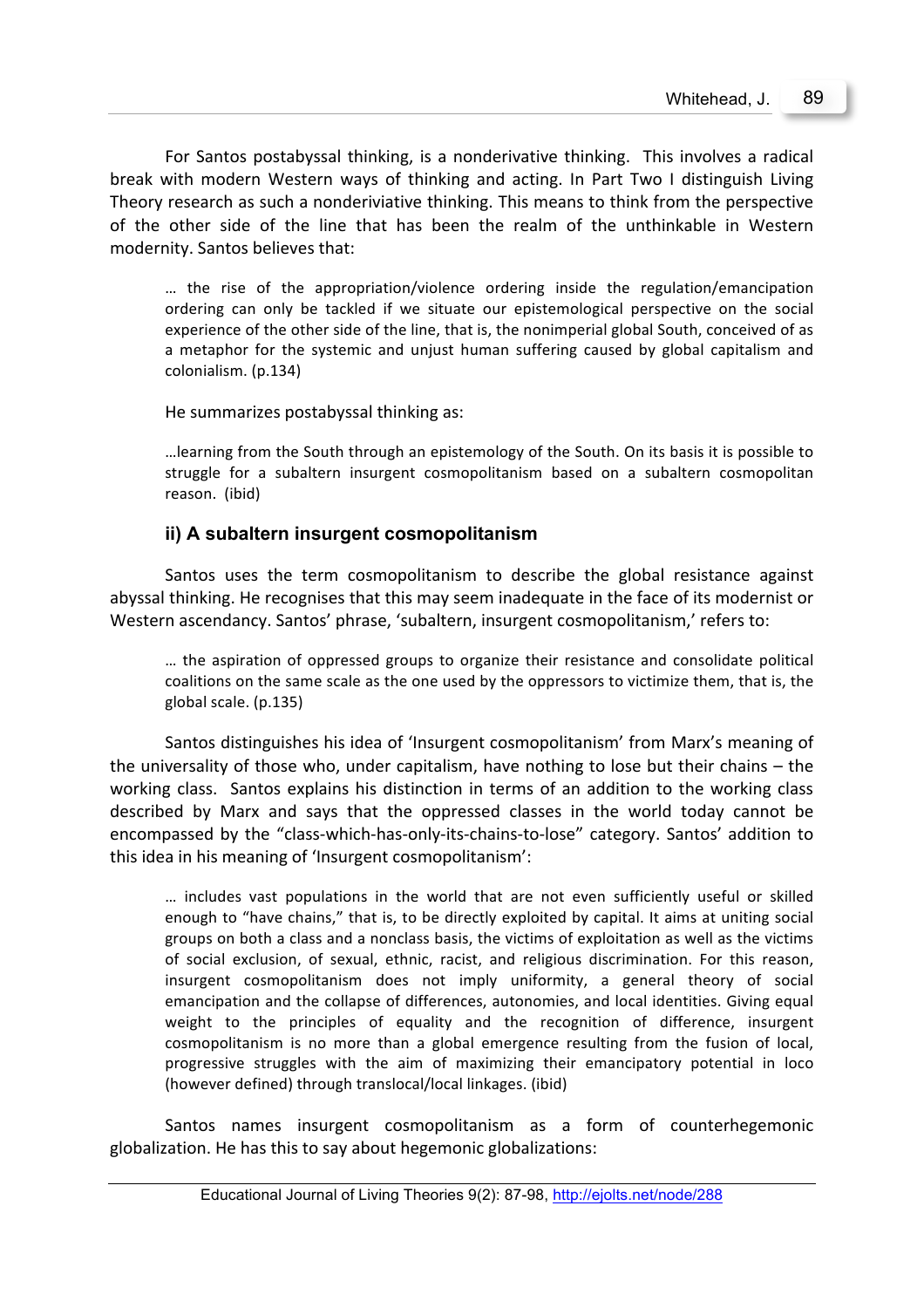The theories about what unites us proposed by the consumer and information society are based on the idea of globalization. Hegemonic globalizations are in fact globalized localisms  $$ the new cultural imperialisms. Hegemonic globalization can be defined as the process by which a given local phenomenon – be it the English language Hollywood, fast food, and so on  $-$  succeeds in extending its reach over the globe and, by doing so, develops the capacity to designate a rival social phenomenon as local. The communication and complicity allowed for by hegemonic globalization are based on an unequal exchange that cannibalizes differences instead of facilitating the dialogue among them. They are trapped in silences, manipulations and exclusions. (p. 91)

He believes that our respect for difference must not prevent the communication and complicity that render possible the struggle against indifference. He is clear that we must not engage in this struggle in the name of an abstract *communitas*. Our struggle must be motivated, by the destabilizing image of multiform suffering, caused by human initiatives (p. 90):

At this moment of danger, the theories of separation must be reformulated keeping in mind what unites us; conversely, the theories of union must be reformulated keeping in mind what separates us. Borders must be constructed with lots of entrances and exits. As the same time, we must hear in mind that what unites us only does so a posteriori. It is not human nature but human initiative that unites us. (p. 92) ...

At the heart of the efficacy of subaltern, insurgent cosmopolitanism for creative a nonderivative, original thinking and emancipatory actions from the other side of the abyssal line, is the energy of epistemicide.

#### **iii) Epistemicide**

The title of the book includes 'Justice Against Epistemicide', Hence it is important to understand what Santos is meaning by epistemicide. By epistemicide he means an energy that comes from a destabilizing image of the murder of knowledge.

He points out that unequal exchanges among cultures have always implied the death of the knowledge of the subordinate culture. He goes so far as to claim that in European expansion, the epistemicides perpetrated by hegemonic Eurocentric modernity are one of the conditions of genocide.  $(p. 92)$ 

I propose the concept of a *double epistemological break* as a way out of this stalemate. By the double epistemological break I mean that, once the first epistemological break is accomplished (thus allowing modern science to distinguish itself from common sense), there is another important epistemological act to perform, and that is to break with the first epistemological break so as to transform scientific knowledge into a new common sense. In other words, the new constellation of knowledges must break with the mystified and mystifying conservative common sense, not in order to create a separate, isolated form of superior knowledge but rather to transform itself into a new emancipatory common sense. Knowledge-as-emancipation ought to become an emancipatory common sense itself; beyond the conservative prejudice and the incomprehensible prodigy, I propose a prudent knowledge for a decent life (Santos 2007b). The epistemology of absent knowledges tries to rehabilitate common sense, for it recognizes in this form of knowledge some capacity to enrich our relationship with the world. Commonsense knowledge, it is true, tends to be a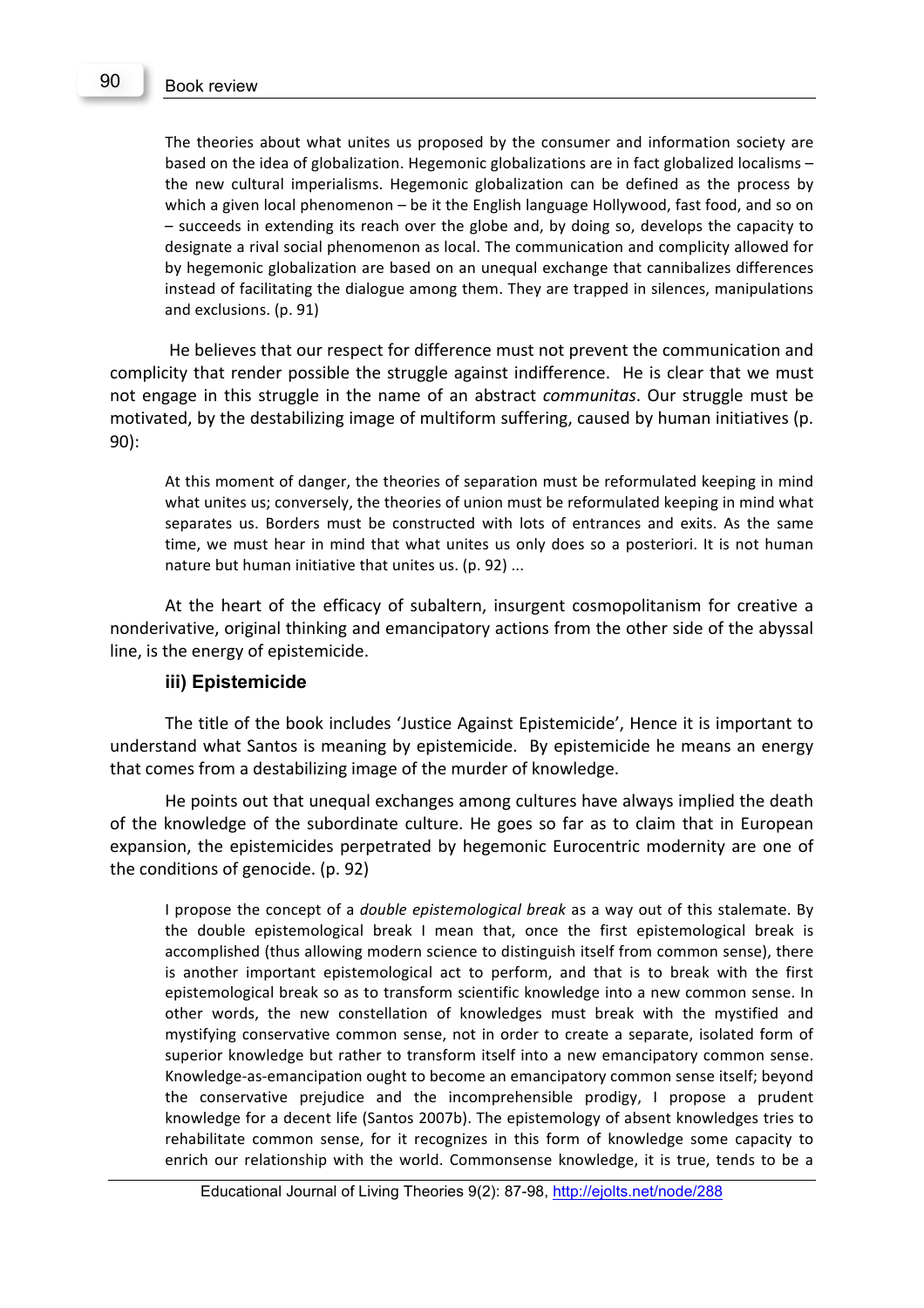mystified and mystifying knowledge, but, in spite of that, and despite its conservative quality, it does have a utopian and liberating dimension that may be enhanced by its dialogue with modern sciences. This utopian, liberating quality may be seen to flourish in many different characteristics of our commonsense knowledge. (p. 158)

# **iv) Ecology of knowledges**

For Santos the ecology of knowledges confronts the logic of the monoculture of scientific knowledge and rigor by identifying other knowledges and criteria of rigor and validity that operate credibly in social practices pronounced non-existent by metonymic reason. In Part Two of the review I point to the evidence that shows how living-educationaltheorists have identified and gained academic accreditation by identifying other knowledges and criteria of rigour and validity.

...at every step of the ecology of knowledges, it is crucial to ask if what one is learning is valid and if what one already knows should be forgotten or unlearned and why. Ignorance is disqualifying when what one is learning is more valuable than what one is forgetting. (p. 188)

Santos emphasises that credibility in the ecology of knowledges does not entail discrediting scientific knowledge. This is consistent with Living Theory research in a livingeducational-theorist includes insights from the most advanced social theories of the day.

In the ecology of knowledges, finding credibility for non-scientific knowledges does not entail discrediting scientific knowledge. It implied, rather using it in a broader context of dialogue with other knowledges. In present conditions, such use of scientific knowledge is counterhegemonic. The point is, on the one hand, to explore alternative conceptions that are internal to scientific knowledge and have become visible through the pluralist epistemologies of various scientific practices (feminist epistemologies in particular) and, on the other, to advance interdependence among the scientific knowledges produced by Western modernity and other, non-scientific knowledges. (p. 189)

## **v) Intercultural translation**

Intercultural translation is Santos' alternative both to the abstract universalism that grounds Western-centric general theories and to the idea of incommensurability between cultures. He sees the two as related and accounting for destruction and assimilation of non-Western cultures by Western modernity:

For Santos intercultural translation consists of searching for isomorphic (similar form or structure) concerns and underlying assumptions among cultures. It includes identifying differences and similarities, and developing, whenever appropriate, new hybrid forms of cultural understanding and intercommunication. These new hybrid forms:

... may be useful in favouring interactions and strengthening alliances among social movements fighting, in different cultural contexts, against capitalism, colonialism, and patriarchy and for social justice, human dignity, or human decency. (p. 212)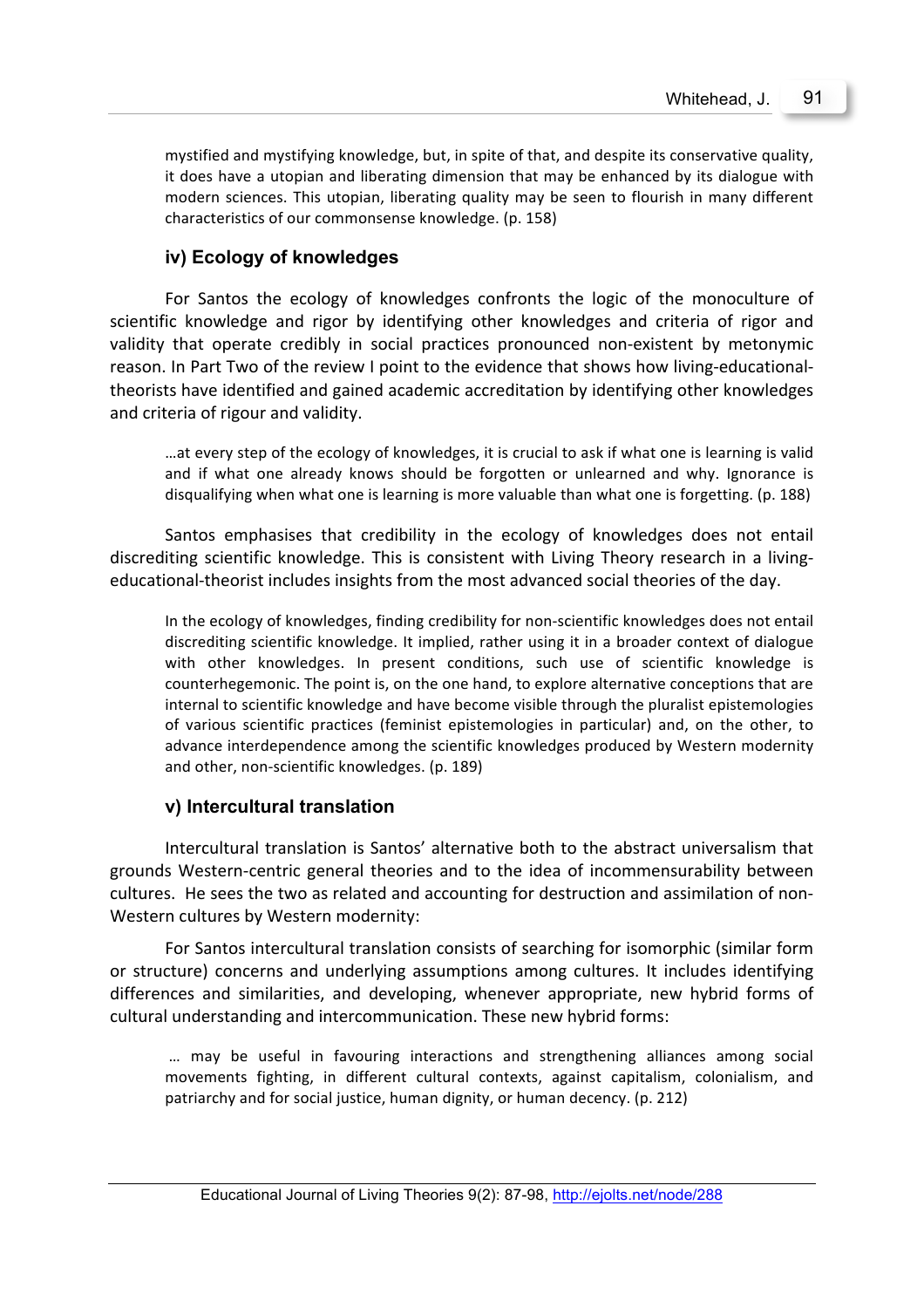Living Theory research can be seen as a contributor to such a social movement in working and researching to extend the influence of values and understandings that carry hope for the flourishing of humanity.

For Santos the work of intercultural translation enables us to cope with diversity and conflict in the absence of a general theory and a commando politics. The absence of a general theory is a distinguishing characteristic of intercultural translation. This work of translation whilst being an argumentative work is based on the cosmopolitan emotion of sharing the world with those who do not share our knowledge or experience. There are multiple difficulties in intercultural translation that are focused on normative understandings of the premises of argumentation. Argumentation is based on postulates, axioms, rules, and ideas that are not the object of argumentation because they are taken for granted by all those participating in the argumentative circle:

In general, they are called topoi, or commonplaces, and constitute the base consensus that makes argumentative dissent possible. The work of translation has no topoi at the outset because the available topoi are those appropriate to a given knowledge or culture, hence not accepted as evidence by another knowledge or culture. In other words, the topoi that each knowledge or practice brings into the contact zone cease to be premises of argumentation and become arguments. As it progresses, the work of translation constructs topoi adequate to the tact zone and the translating situation. It is a demanding work, with no safety nets and ever on the verge of disaster. The ability to construct topoi is one of the most distinctive marks of the quality of the subaltern cosmopolitan intellectual, or sage. (p. 232)

The work of intercultural translation can be related to what Lyotard refers to as the postmodern condition:

A postmodern artist or writer is in the position of a philosopher: the text he writes, the work he produces are not in principle governed by pre-established rules, and they cannot be judged according to a determining judgment, by applying familiar categories to the text or to the work. Those rules and categories are what the work of art itself is looking for. The artist and the writer, then, are working without rules in order to formulate the rules of what will have been done. (Lyotard, 1986, p. 81)

Santos' claim that it is a living process that is carried out both with arguments and with the emotions deriving from sharing and differing under an axiology of care (pp. 212-213) is isomorphic with the claims of Living Theory researchers. Hence, for Santos, the work of translation is far from being an intellectual exercise. It is a pragmatic instrument for mediation and negotiation. Its purpose is to overcome the fragmentation inherent in the extreme diversity of social experience of the world uncovered by the different ecologies of knowledges. (p. 224)

For Santos intercultural translations must be converted into blueprints of alliances for collective transformative practices in responding to experiences of epistemicide and postabyssal thinking:

The new constellations of meaning made possible by the work of translation would be in themselves a waste of experience if they were not converted into new constellations of transformative practices. The practice of translation must lead to the practice of manifestos.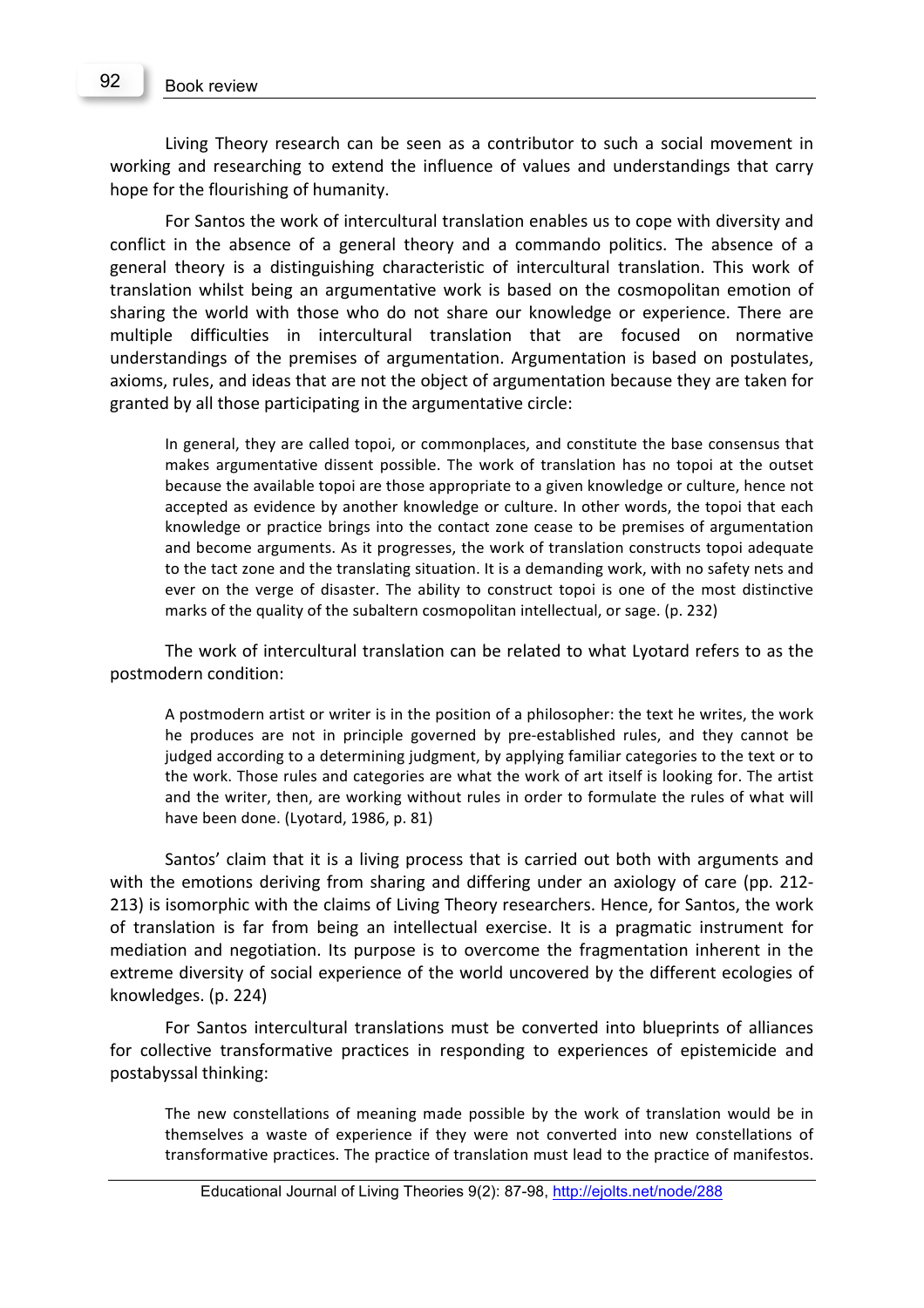I mean clear and unequivocal blueprints of alliances (p. 234) for collective action. Enhanced by interknowledge, mediation, and negotiation, common denominators turn into renewed mobilizing energies derived from a better sense of shared risks and shared possibilities on the basis of more mestizo, but no less authentic, identities. Herein lies the possibility of a bottom-up political aggregation, the alternative to a top-down aggregation imposed by a general theory or a privileged social actor. (pp. 234-235)

For Santos, both ecologies of knowledges and intercultural translation are instruments to be used in the movement towards global social justice. The movement involves that recognition that global social justice is not possible without global cognitive justice. Santos believes that by operating through postabyssal thinking, the work of translation trains and empowers those in the contact zone to become competent destabilizing subjectivities and postinstitutional actors:

The need for translation resides in the fact that the problems that Western modernity purposed to solve (liberty, equality, fraternity) remain unsolved and cannot be resolved within the cultural and political confines of Western modernity. In other words, in the transition period in which we find ourselves, we are faced with modern problems for which we have no modern solutions. (p. 233)

# **Part two of the review: Drawing insights from de Sousa Santos' ideas of the abyssal line, subaltern insurgent cosmopolitanism, epistemicide, ecology of knowledges and intercultural translation in the evolution and transformation of my livingeducational-theory and for Living Theory research.**

In part one I focused on Santos' ideas of the abyssal line, subaltern insurgent cosmopolitanism, epistemicide, ecology of knowledges and intercultural translation and whose meanings I intuitively and empathetically responded to as having significance for the evolution and transformation of my living-educational-theory and for Living Theory research as a social movement.

For readers unfamiliar with the idea of a living-educational-theory I mean an individual's explanation of their educational influence in their own learning, in the learning of others and in the learning of the social formations that influence their practice and understanding. By Living Theory research as a social movement I mean the collective social influences of living-theory researchers as they explain their influences with values that carry hope for the flourishing of humanity.

The generation of a living-educational-theory is grounded in practice in the sense of exploring the implications of asking, researching and answering questions of the kind, 'How do I improve what I am doing?' This sense of practice can be distinguished from the way practice is conceived from a cultural historical perspective:

A practice is reflected in a historically developed tradition of action that grows up around producing products that satisfy a generalised need (in relation  $//$  to reproduction for conditions of life). The term generalised is meant to emphasise that a need is found among many persons, as opposed to a single individual. (Chaiklin, 2011, pp. 233-4)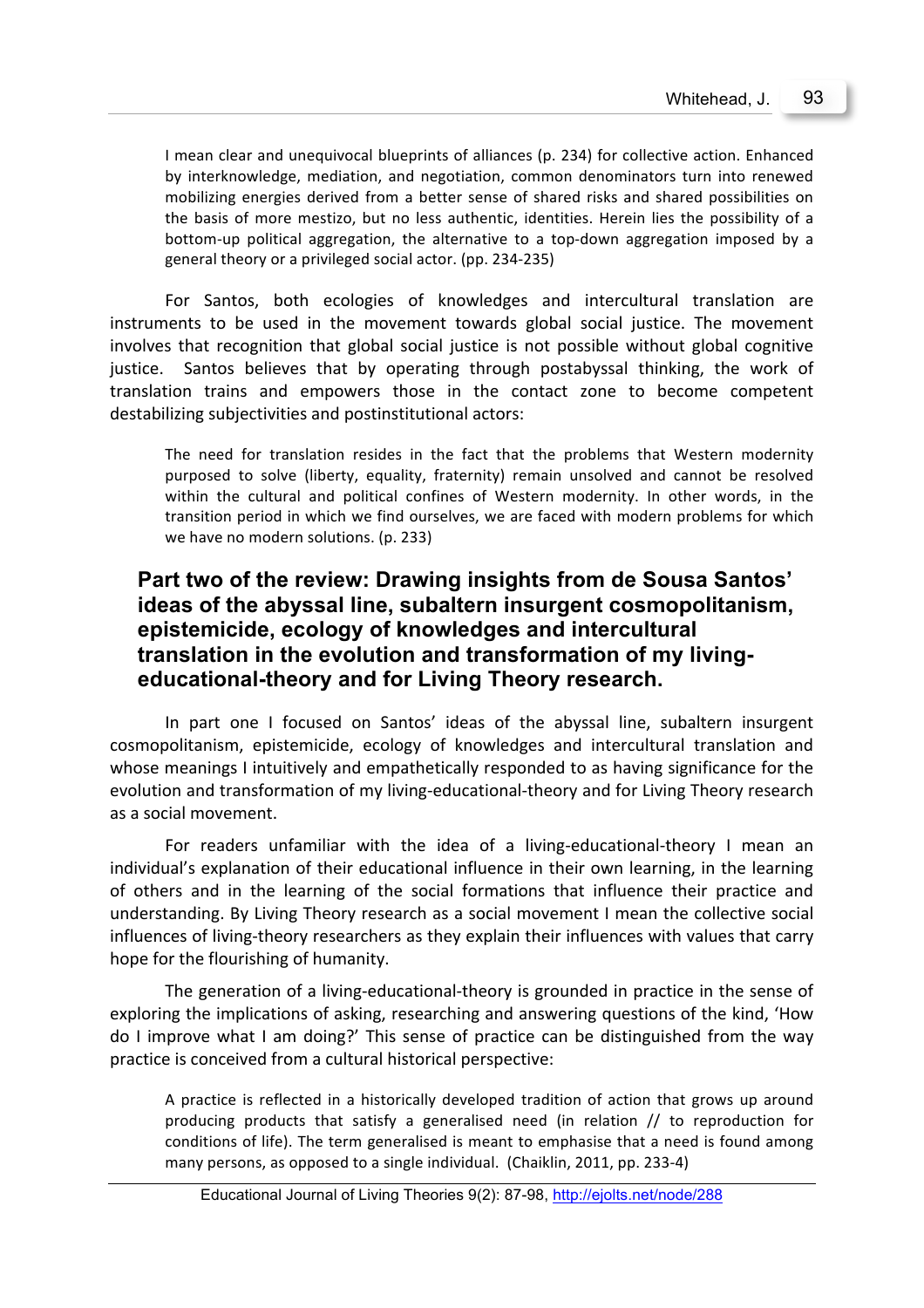The experience of practice in the generation of a living-educational-theory is grounded in the 'I' of an individual asking, researching and responding to a question of the kind, 'How do I improve what I am doing?' As I shall show below, the 'I' in such questions is understood as a relationally dynamic 'I' that is continuously changing in relation to an engagement with collective understandings of the values and contextual understandings that carry hope for the flourishing of humanity.

#### **i) My living-educational-theory**

My interest in educational theory began in 1966, whilst on my initial teacher education course in the Department of Education of Newcastle University in the UK when I read Ethics and Education (Peters, 1966). I was 'training' to be a science teacher and spend many hours browsing educational texts in the Library of the Department of Education and in the Library of St. Martin's College (now part of the University of Cumbria) where I produced my first study on education, 'The Way to Professionalism in Education' (Whitehead, 1967). Richard Peters and Paul Hirst, two Philosophers of Education at the Institute of Education in London had put forward the idea of a 'disciplines' approach to educational theory in which educational theory was understood as constituted by the philosophy, psychology, sociology and history of education. I was drawn to their ideas, as I wanted to contribute to enhancing professionalism in education by drawing insights from educational theory in improving my educational influences in my pupils' learning, when I began teaching science at Langdon Park Comprehensive School in London's Tower Hamlet, in September 1967.

In 1968, because of my interest in educational theory and whilst I was teaching science full-time at Langdon Park School I enrolled on the Academic Diploma Course at the London Institute where contributors included the philosophers, Richard Peters, Paul Hirst, Pat White, John White, Richard Pring and Robert Dearden and sociologists included Basil Bernstein. In 1970 I was awarded my Academic Diploma in Education for passing examinations that demonstrated my understandings of the disciplines of education. I enrolled on the MA programme in 1970 with a focus on the psychology of education. In 1971, whilst on the MA programme and enquiring into my own practice as Head of Science of Erkenwald Comprehensive School in Barking I began to question the assumptions of the disciplines approach to educational theory. As I became more confident of my professionalism as an educator I began to explain my educational influences in the learning of my pupils in a way that could not be subordinated within any of the conceptual frameworks or methods of validity of the disciplines of education, taken individually or in any combination. As I believed that a valid educational theory would be able to explain my educational influences and offer guidance on how to improve my practice, this recognition of a fundamental flaw in the disciplines of education led to a change in my sense of vocation from being a science teacher to being an educational research with a focus on the generation of valid forms of educational theory. I was fortunately able to become a lecturer in education at the University of Bath (1973-2009) where I was able to contribute to the generation of educational theory, with my final doctoral supervisions at the University being successfully completed in 2012. Since then I have continued my work in education and supervision of doctoral research programmes as a Visiting Professor in Education at the University of Cumbria (2013-2018).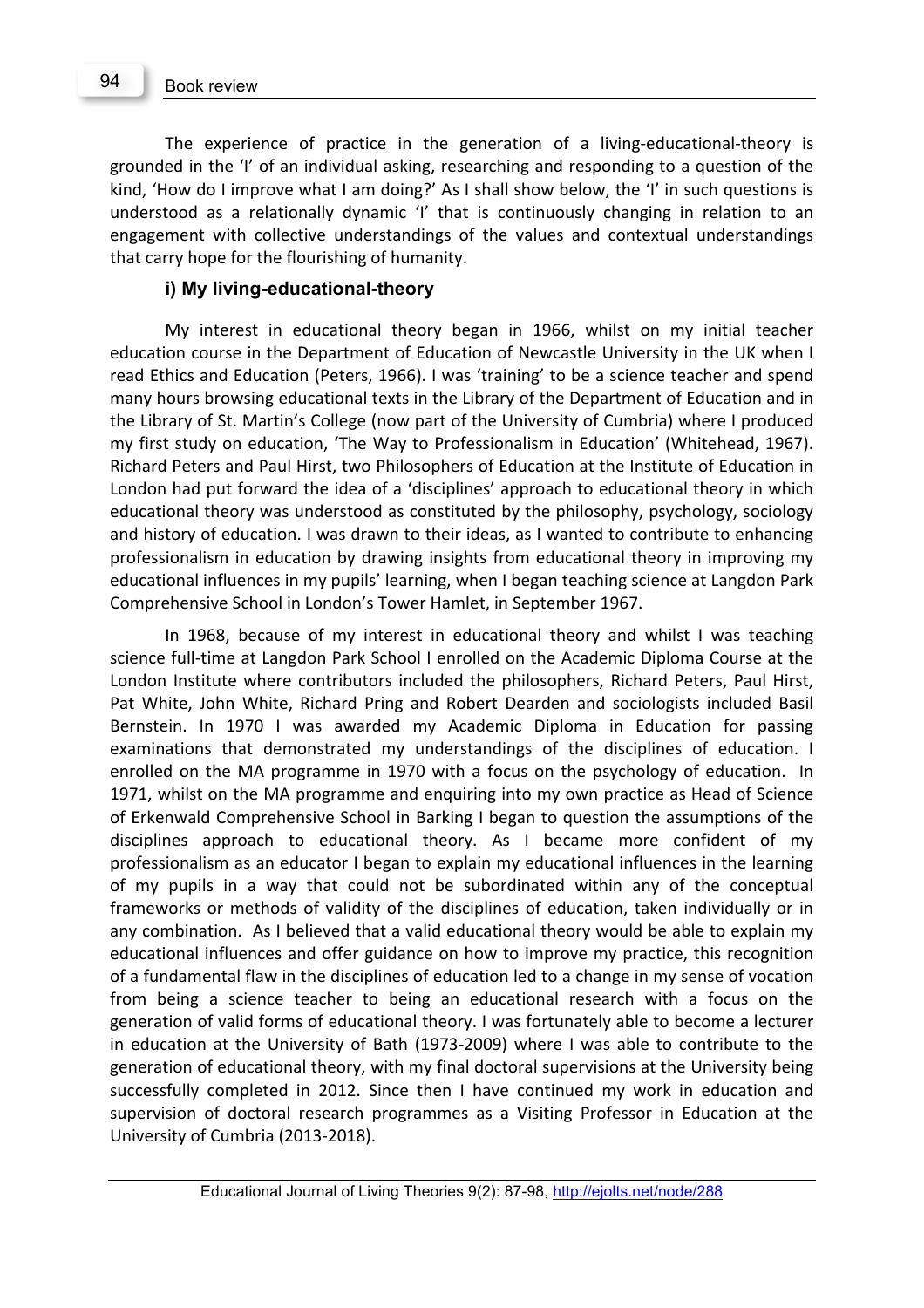Here is the first connection between the generation and evolution of my livingeducational-theory and de Sousa Santos' idea of epistemicide and subaltern, insurgent cosmopolitanism. 

As I enrolled on the Academic Diploma course at the London Institute as a full science teacher in the UK in 1968, I was a subaltern in the sense that the academics believed that they held the knowledge, which they were transmitting to me. The idea that my embodied knowledge, the knowledge that I expressed in my daily professional practice as an educator, was worth making public and legitimating, was explicitly rejected. This rejection was shown clearly by Paul Hirst (1983), one of the early advocates of the disciplines approach to education, in his point below about "replacing" the practical principles of practitioners by principles from the disciplines of education when he wrote that much understanding of educational theory would be developed:

... in the context of immediate practical experience and will be co-terminous with everyday understanding. In particular, many of its operational principles, both explicit and implicit, will be of their nature generalisations from practical experience and have as their justification the results of individual activities and practices.

In many characterisations of educational theory, my own included, principles justified in this way have until recently been regarded as at best pragmatic maxims having a first crude and superficial justification in practice that in any rationally developed theory would be replaced by principles with more fundamental, theoretical justification. That now seems to me to be a mistake. Rationally defensible practical principles, I suggest, must of their nature stand up to such practical tests and without that are necessarily inadequate. (p. 18)

This explicit attempt to replace the practical principles of practitioners by principles from academic disciplines is part of what I understand de Sousa Santos to be meaning by epistemicide. My own insurgent response has been to engage in a life-time's struggle to legitimate the practical principles of practitioners, especially in using values that carry hope for the flourishing of humanity, as explanatory principles in explanations of educational influence and living standards of judgement in evaluating the validity of the contributions to knowledge being made by living-educational-theories. I am urging you, as a reader of this review, to consider the use-value of Santos' idea of epistemicide in understanding your experience of the lack of recognition or explicit suppression of your attempts to make public your embodied knowledge and to gain academic legitimation for this knowledge. I also extend this invitation to Living Theory researchers like myself who continue to support others in registering with Universities for living-theory masters and doctoral programmes.

In engaging with de Sousa Santos' ideas I shall focus on the educational influences in the evolution and transformation of my living-educational-theory in my responses to a four day workshop I led at Saint Simon University in Cochabamba, in Bolivia (26-29 September 2016) with over 90 participants.

On the 17th September 2016 I gave an introductory talk, through SKYPE, in English, to a Spanish speaking audience, with the help of Giovanni Fossati, a member of staff at the University, as my interpreter. I shall return below to an explanation of Giovanni's influence in terms of de Sousa Santos' idea of intercultural translation. What I want to focus on, in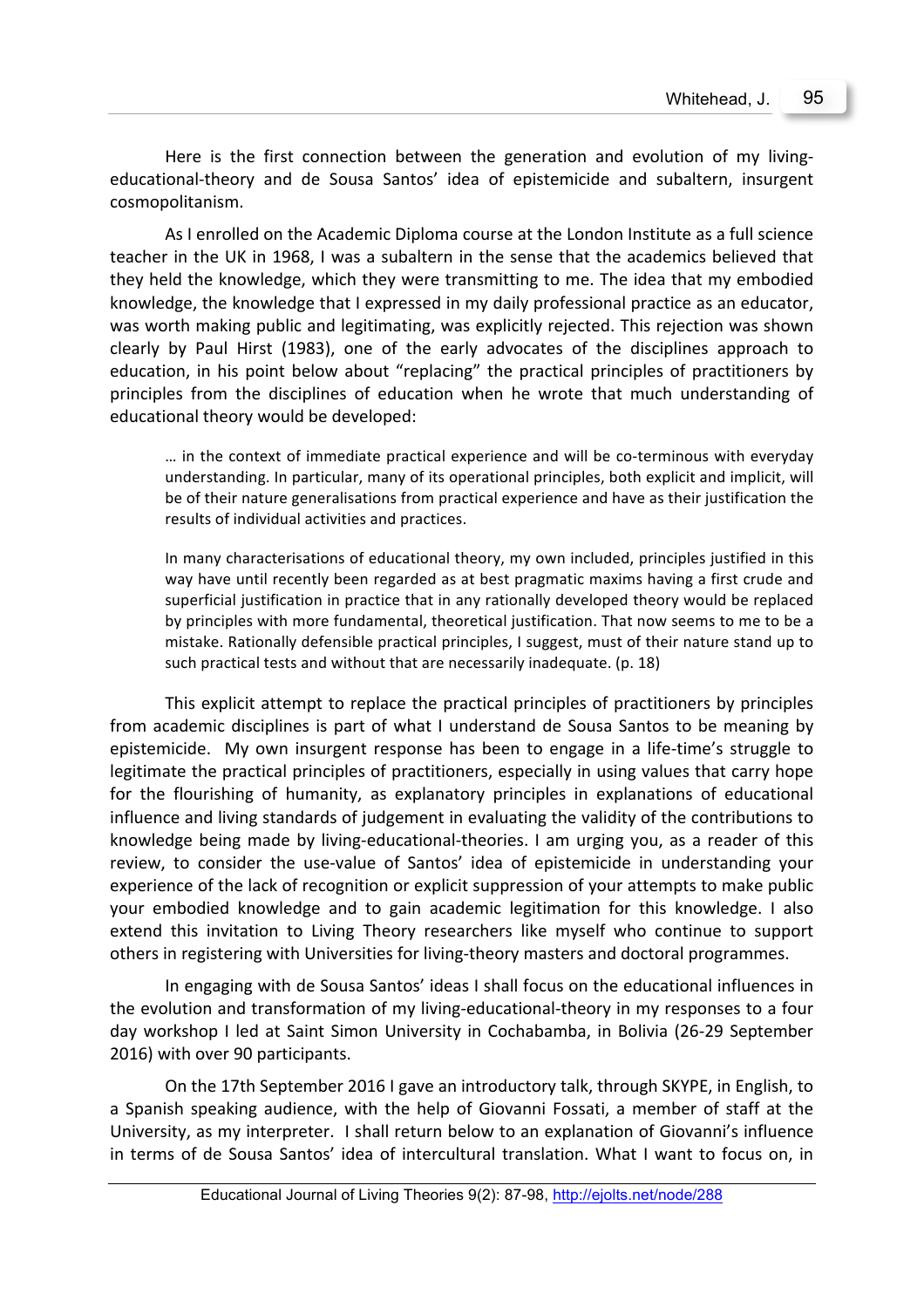relation to de Sousa Santos' idea of cosmopolitanism and my evolving living-educationaltheory, is the image of the mural on the wall of the room that filled my SKYPE screen. I later discovered that this was a mural by René Reyes Pardo that has been recognised as a Cultural Heritage of the State by the Government of Bolivia:



**Figure 1** Mural by René Reyes Pardo

I asked for information about the mural and Eliana Coca Pilar Cossio (Munaya) responded:

The mural of René Reyes Pardo, dating from 1962 summarizes the long struggle of the Bolivian people for liberation and decolonization. It has been declared a Cultural Heritage of the State.

The mural seems to be a prescient warning in relation to the struggles related to constitutional processes in living in the Plurinational State of Bolivia, formerly called Collasuyu, then Alto Peru, and later the Republic of Bolivia. Such struggles have not always been armed in processes of resistance and constant persistence to reach a Pachakuti (Pacha = space, time and Kuti = return on that cyclicity above) The mural presents at the right end a woman handing a book to a man, but behind this the presence of a naked woman (female energy = warmth) that extends her arms to this action, as a blessing or giving approval. Next to him one can also see the presence of a masculine image below (male energy = chacha), behind the sun shining. The moon almost imperceptible is lost between the feet of what I interpret as LA PACHA, the conjunction of male feminine energy and also is represented in three layers, the Ukhu Pacha (space time below), kay Pacha (space time here and now) and Anak Pacha (the upper space time or ethereal, for some infinity).

For me the mural is the expression of this time, the female energy that returns to the Warmth Pachakuti, loaded with everything she brings with her creative energy, it resurfaces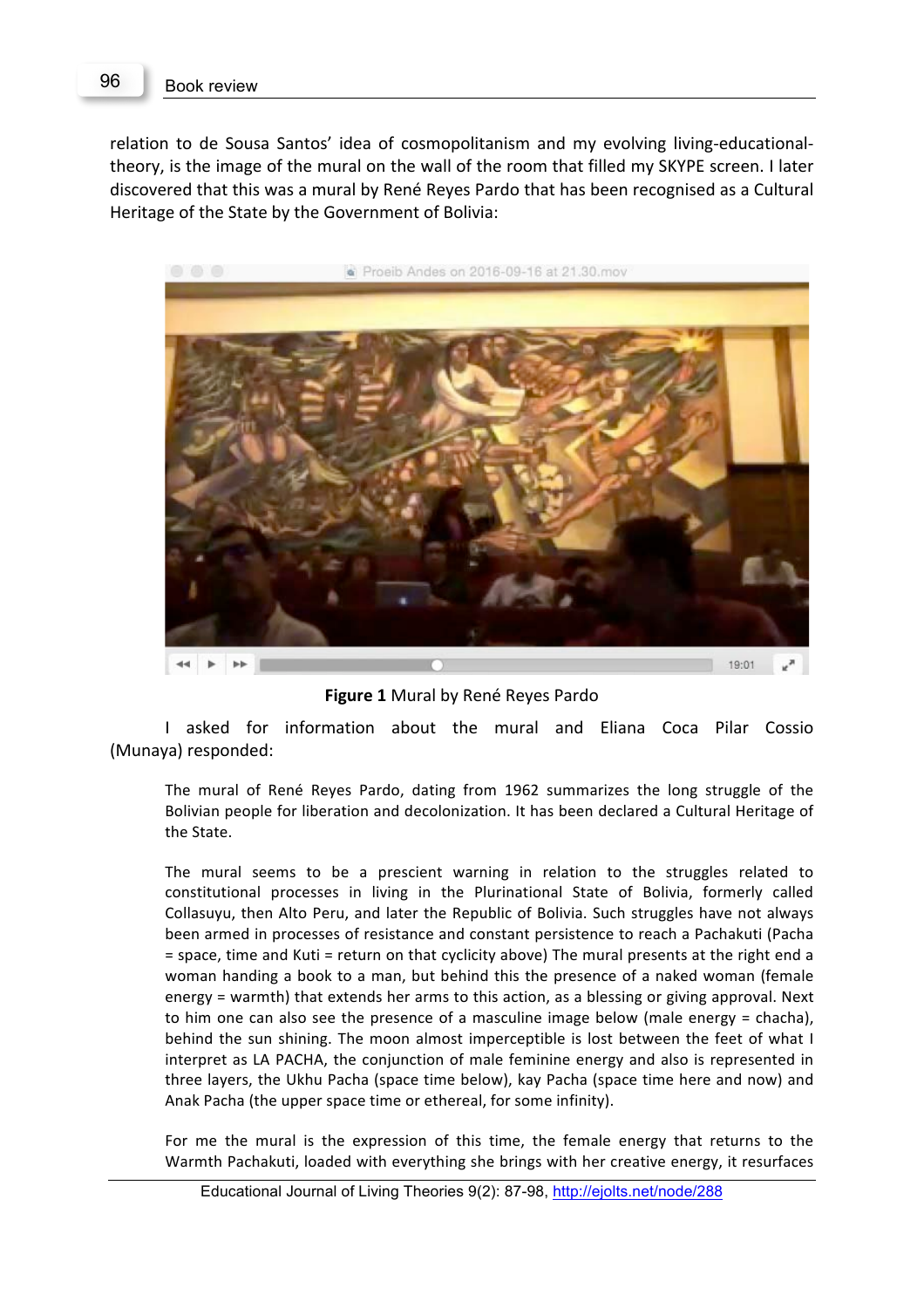with the rising morning because even the future does not exist. The morning IS present in the present as it is in the day that transformed us, we can make changes to the here and now. I would have liked a red background, as red as the menstrual blood, life giver, not always human but also animal, vegetable and ethereal. Eliana Coca Pilar Cossio (Munaya)

De Sousa Santos refers to counterhegemonic globalisation as insurgent cosmopolitanism. In the above mural, René Reyes Pardo, represents the struggle of the Bolivian people for liberation and decolonization. As Munaya says, it has been declared a Cultural Heritage of the State. Through my encouragement and ideas, and Giovanni's intercultural translation, participants in the workshop produced written assignments for assessment. These located their enquiries into improving their practice in the sociohistorical and sociocultural contexts of Bolivia, Cochabamba, San Simon University and their classrooms with their students. Through my participation in the 1st Global Assembly on Knowledge Democracy I shall analyse the educational influence of this participation in my own learning. My analysis will also focus on my educational influence with others in this:

... project of transformation, the empowerment of diverse knowledge communities and knowledge systems critical to the long-term sustainment of people and the planet, which sits in the context of the (current) hegemony of West / neo- liberalist knowledge systems. ( see http://www.actionresearch.net/writings/brief.pdf )

Here are some possible implications for Santos' ideas in enhancing Living Theory research as social movement with values and understandings that carry hope for the flourishing of humanity.

Whilst all of the Living Theory doctorates freely available from http://www.actionresearch.net/living/living.shtml have been recognised as individual, original contributions to knowledge, I am suggesting that when they are viewed and used collectively, they can be understood as contributing to the counterhegemonic globalization of subaltern, insurgent cosmopolitanism. I believe that they have done this through transcending Santos' idea of epistemicide with intercultural translations in their contribution to ecology of knowledges.

My choice of the examples below, from Charles and Lohr, is not to elevate their contribution above the other living-theories. I have chosen them because they clearly demonstrate a resistance to epistemicide and, through their intercultural translations, make their original contributions to an ecology of knowledges.

Consider for example the Living Theory doctorates of Eden Charles (2007), *How Can I* Bring Ubuntu As A Living Standard of Judgement Into The Academy? Moving Beyond *Decolonisation Through Societal Reidentification And Guiltless Recognition* (see http://www.actionresearch.net/living/edenphd.shtml) and Eleanor Lohr (2006), Love At *Work: What Is My Lived Experience Of Love, And How May I Become An Instrument Of Love's Purpose?* (see - http://www.actionresearch.net/living/lohr.shtml)

Charles submitted his doctoral thesis on Ubuntu, as an African way of being and epistemology (of the South), for recognition and accreditation as an original contribution to knowledge, to a Western Academy. Its legitimation required the recommendation of two